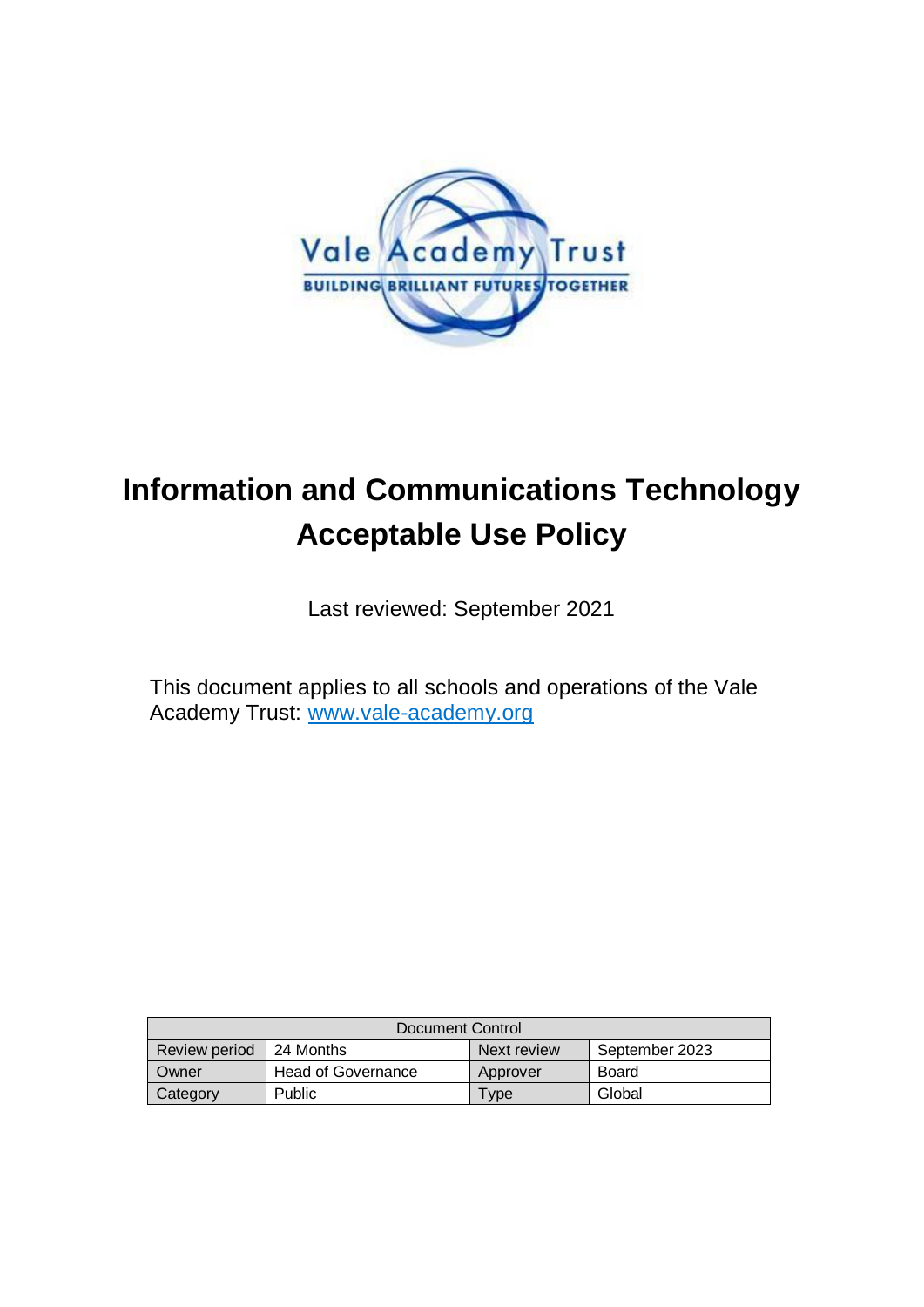# **Contents**

# <span id="page-1-0"></span>**1. Terminology used in this policy**

- **"Trust", "we"** and **"our"** means the Vale Academy Trust, inclusive of its schools and operations
- **"parent"** means parent, carer or other adult with parental responsibility
- **"user"** and **"user community"** means pupils, parents, staff, governors, trustees, members, volunteers, contractors, visitors and others authorised to use our ICT resources
- **"ICT resources"** means all of our Information and Communications (ICT) devices, systems and services including but not limited to network infrastructure, Internet access, desktop computers, laptops, tablets, phones, music players or hardware, software, websites, web applications or services, and any device, system or service which may become available in the future which is provided as part of or through our ICT resources
- **"materials"** means files and data created, used or transmitted using the ICT resources including but not limited to messages, emails, documents, photos, audio, video, printed output, web pages, social networking, vlogs and blogs
- **"personal use"** means use or activity not directly related to a user's employment, study or other bona-fide Trust or school related purpose
- **"authorised personnel"** means employees authorised by the Trust to perform administration and/or monitoring of the ICT resources
- **"social media"** means all websites and applications that enable users to create and share content or to participate in social networking or messaging. For avoidance of doubt, this includes Facebook, YouTube, WhatsApp, Facebook Messenger, Instagram, Twitter, Telegram, Slack, MS Teams, Snapchat, Reddit, Pinterest, TikTok, SMS, Zoom and all similar platforms and any that may become available in the future.

# <span id="page-1-1"></span>**2. Related policies and procedures**

This policy should be read alongside our policies and procedures on:

- Safeguarding and child protection
- Behaviour management
- Anti-bullying
- Online safety
- Data protection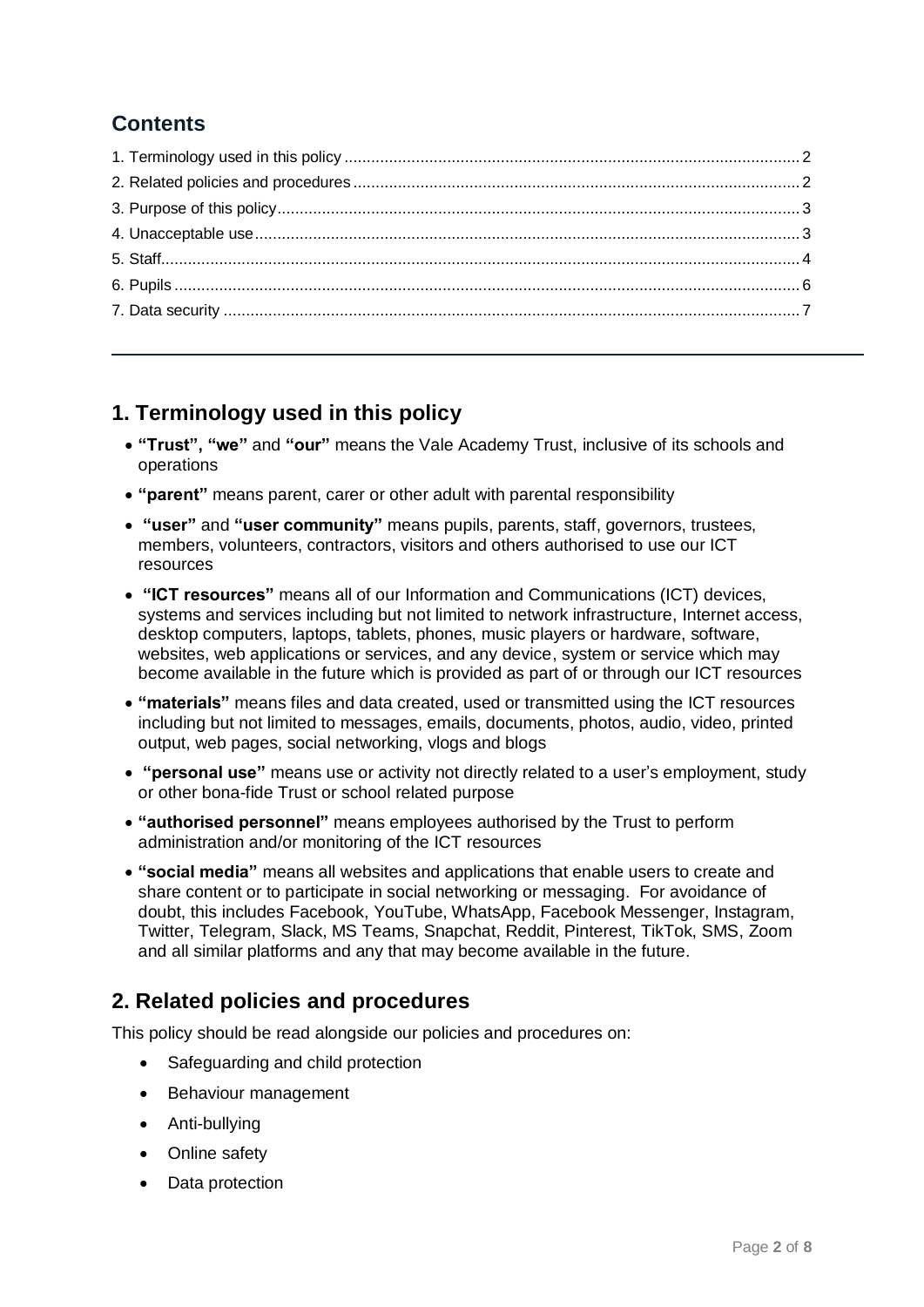- Social media
- Staff discipline
- Staff code of conduct

# <span id="page-2-0"></span>**3. Purpose of this policy**

The purpose of the policy is to:

- Set guidelines and rules for the user community on the use of our ICT resources
- Establish clear expectations for the way users engage with one another online
- Support our policies and procedures on safeguarding, online safety, behaviour, conduct and data protection
- Prevent disruption to our operations through the misuse, or attempted misuse, of our ICT resources

## <span id="page-2-1"></span>**4. Unacceptable use**

The following is considered unacceptable use of our ICT resources by any user:

- Breaching any of our policies or procedures
- Bullying or harassing or promoting unlawful discrimination
- Using inappropriate or offensive language
- Any illegal conduct, or statements which are deemed to be advocating illegal activity
- Accessing, creating, storing, linking to or sending material that is pornographic, offensive, obscene or otherwise inappropriate
- Activity which defames or disparages the school, or the Trust, or individuals, or risks bringing the school, or the Trust, or individuals into disrepute
- Unauthorised sharing of confidential data about the Trust or the school
- Causing a data breach by accessing, modifying, or sharing personal data without authorisation
- Breaching intellectual property rights or copyright
- Connecting any device to the our ICT network without approval from authorised personnel
- Using websites or mechanisms to bypass our filtering and firewall mechanisms
- Setting up or using any software, applications or web services on the our network without approval by authorised personnel, or creating or using any program, tool or item of software designed to interfere with the operation of the ICT resources, accounts or data
- Gaining or attempting to gain access to restricted areas of the network, or to any password-protected information, without approval from authorised personnel
- Allowing, encouraging, or enabling others to gain (or attempt to gain) unauthorised access to our ICT resources
- Causing intentional damage to our ICT resources
- Removing, deleting or disposing of ICT resources or materials without permission from authorised personnel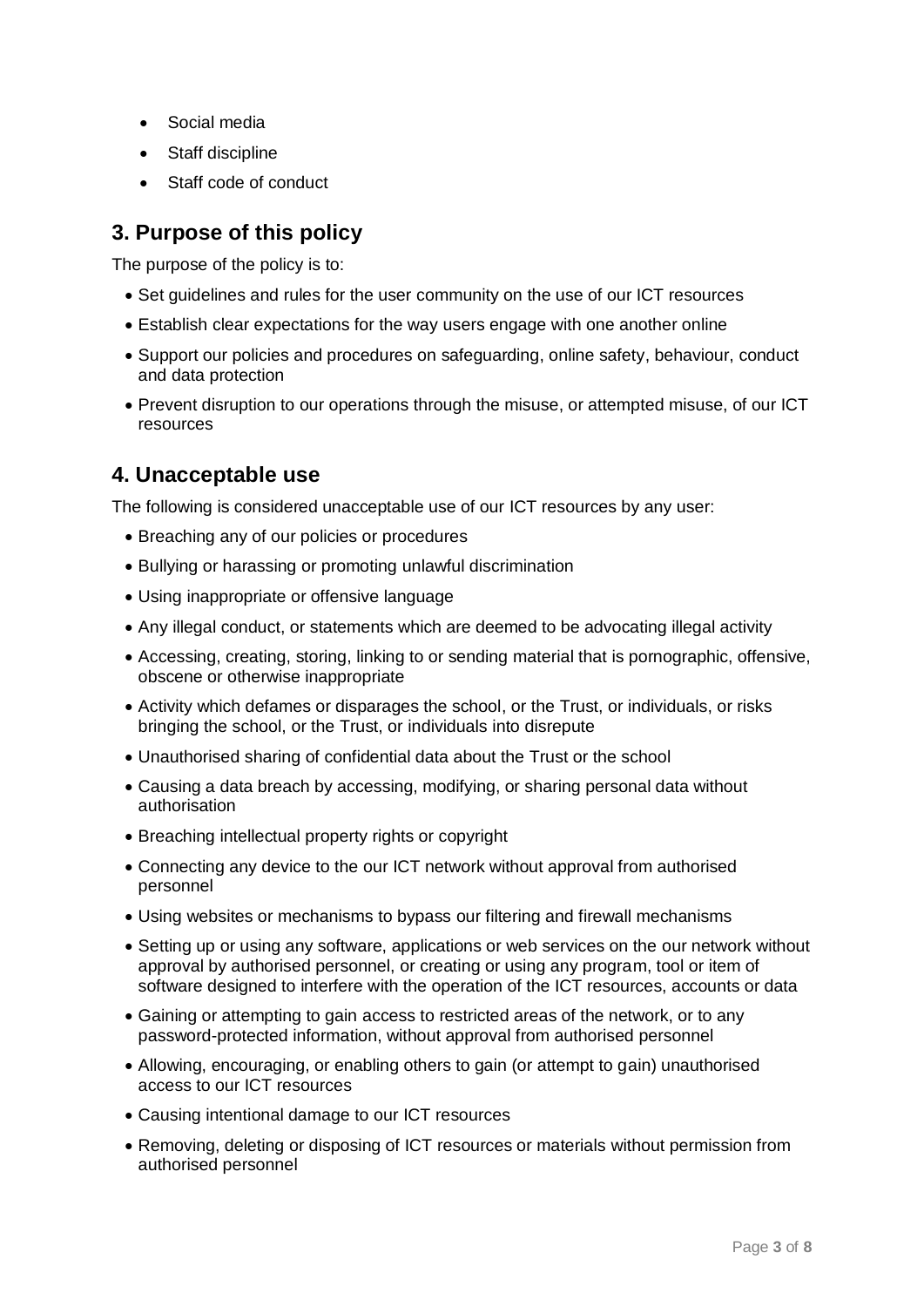Promoting a private business, unless that business is directly related to the Trust, or a Trust school, and permission has been given in advance by a senior Trust executive or the appropriate headteacher

This is not an exhaustive list and we reserve the right to amend it at any time, without notice. We will use our professional judgement to determine whether any act or behaviour not on the list above is considered an unacceptable use of our ICT resources.

Any member of the user community who engages in any unacceptable activity may be sanctioned in line with our policies on behaviour, discipline, or an appropriate code of conduct, or an appropriate contract.

# <span id="page-3-0"></span>**5. Staff**

**\***Including employees, governors, trustees, members, volunteers and contractors

#### **5.1 Access to ICT resources and materials**

Authorised personnel manage access to our ICT resources and materials for staff. This includes, but is not limited to:

- Provision of computers, tablets and other devices
- Access permissions for certain systems, programmes or files

Staff will be provided with unique log-in/account information and passwords that they must keep safe and use when accessing our ICT resources.

Staff who have access to files they are not authorised to view or edit, or who need their access permissions updated or changed, should notify authorised personnel or their line manager.

#### **Email**

Every member of staff is issued with an email address which should be used for work purposes only.

Staff must not send any work-related materials using their personal email accounts, nor share their personal email addresses with parents and pupils.

Staff must take care with the content of all email messages, as incorrect or improper statements can give rise to claims for discrimination, harassment, defamation, breach of confidentiality or breach of contract.

Email messages may be disclosed in legal proceedings or in response to requests from individuals under the Data Protection Act 2018 and the UK GDPR in the same way as paper documents. Deletion from a user's inbox does not mean that an email message cannot be recovered for the purposes of disclosure. All email messages should be treated as potentially retrievable.

Staff must take extra care when sending sensitive or confidential information by email. Any attachments containing sensitive or confidential information should be encrypted so that the information is only accessible by the intended recipient.

If staff receive an email in error, the sender should be informed and the email deleted. If the email contains sensitive or confidential information, the user must not make use of that information or disclose that information.

If staff send an email in error which contains the personal information of another person, they must inform their line manager immediately and follow our data breach procedure.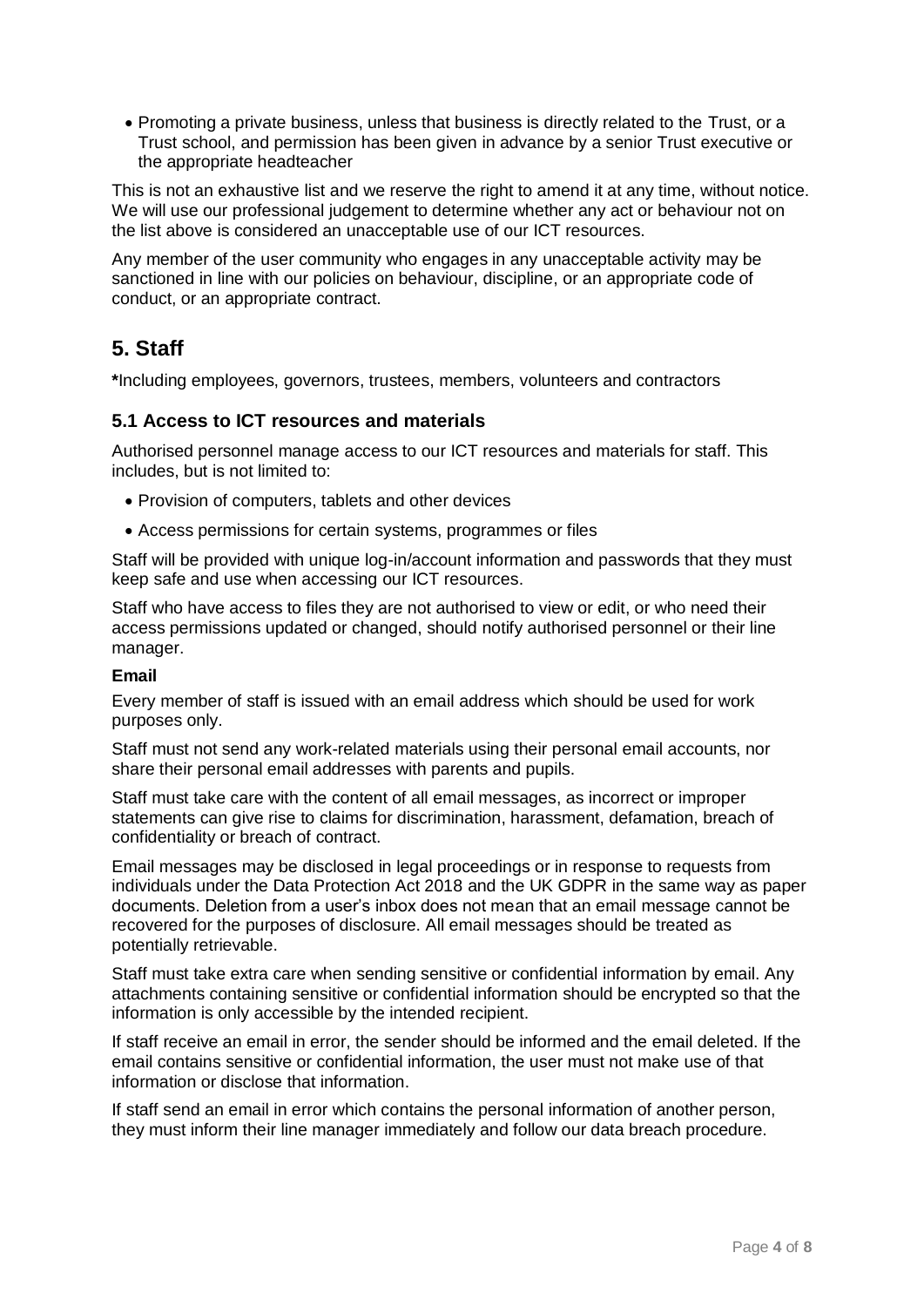## **Phones**

Staff must not give their personal phone numbers to parents or pupils.

Staff who are provided with work mobile phones must abide by the same rules for acceptable use as set out in this policy when using these phones.

Work mobile phones must not be used for personal matters, except on a very occasional or emergency basis.

#### **5.2 Personal use**

Staff are permitted to occasionally use our ICT resources for personal use subject to certain conditions set out below. Personal use of ICT resources must not be overused or abused. We may withdraw permission for it at any time or restrict access at our discretion.

Personal use is permitted provided that such use:

- Does not take place during work hours or when on duty or during non-break time
- Does not constitute 'unacceptable use', as defined in this policy
- Takes place when no pupils are present
- Does not interfere with their jobs, or prevent other staff or pupils from using the resources for work or educational purposes

Staff may not use our ICT resources to store personal non-work-related information or materials (such as music, videos, or photos).

Staff should be aware that use of our ICT resources for personal use may put personal communications within the scope of our ICT monitoring activities.

Staff use of personal devices (such as mobile phones or tablets) in work time and/or on work premises must be in accordance with their local workplace policy concerning these matters.

Staff should be aware that personal use of ICT (even when not using our ICT resources) can impact on their employment by, for instance putting personal details in the public domain, where pupils and parents could see them.

Staff should follow the guidance in this and related policies concerning the use of social media and email, and take care to protect themselves online to avoid compromising their professional integrity.

#### **Personal social media accounts**

Members of staff should ensure that their use of social media, either for work or personal purposes, is appropriate at all times and in accordance with the Trust's Social Media Policy.

#### **5.3 Remote access**

Staff accessing our ICT resources and materials remotely must abide by the same rules as those accessing the resources and materials on-site. Staff must abide by the guidance and protocols provided by the Trust/School covering remote learning. Staff must be particularly vigilant if they use our ICT resources outside Trust/school premises and take such precautions as we may advise from time to time against importing viruses or compromising system security.

Our ICT resources and materials contain information which is confidential and/or subject to data protection legislation. Such information must be treated with extreme care and in accordance with our data protection policy, a copy of which can be found on Trust and school websites.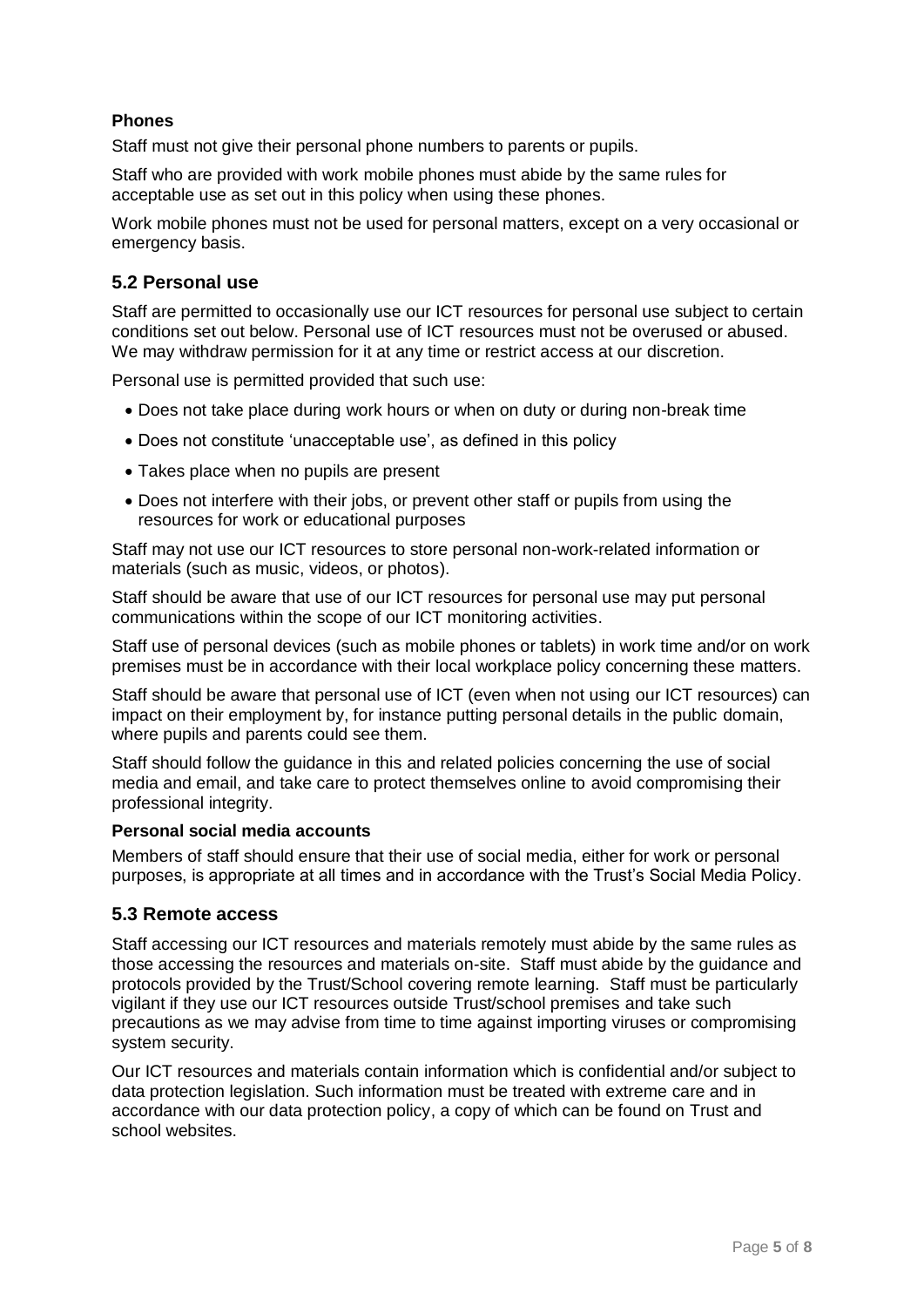## **5.4 School and Trust official social media accounts**

Staff members who have not been authorised to manage, or post to, official school or Trust social media accounts must not access, or attempt to access these accounts.

Activity on official social media accounts must be in compliance with the Trust's Social Media Policy

#### **5.5 Monitoring of network and use of ICT resources**

We reserve the right to monitor the use of its ICT resources and network. This includes, but is not limited to, monitoring of:

- Internet sites visited
- Bandwidth usage
- Email accounts
- Telephone calls
- User activity/access logs
- Any other electronic communications

Only authorised ICT staff may inspect, monitor, intercept, assess, record and disclose the above, to the extent permitted by law.

We may monitor ICT use in order to:

- Obtain information related to our business
- Investigate compliance with policies, procedures and standards
- Ensure effective ICT operation
- Conduct training or quality control exercises
- Prevent or detect crime
- Comply with a subject access request, Freedom of Information Act request, or any other legal obligation

# <span id="page-5-0"></span>**6. Pupils**

#### **6.1 Access to ICT resources**

Each school in the Trust has its own local procedures concerning pupil access to ICT resources. These may include, for example:

- Computers and equipment either provided in the classroom or the school's ICT suite, available to pupils only under the supervision of staff
- Specialist ICT equipment, such as that used for music or design and technology, which must only be used under the supervision of staff
- Pupil accounts linked to the school's virtual learning environment

## **6.2 Search and deletion**

Under the Education Act 2011, and in line with the Department for Education's [guidance on](https://www.gov.uk/government/publications/searching-screening-and-confiscation)  [searching, screening and confiscation,](https://www.gov.uk/government/publications/searching-screening-and-confiscation) we have the right to search pupils' phones, computers or other devices for pornographic images or any other data or items banned under legislation or our rules.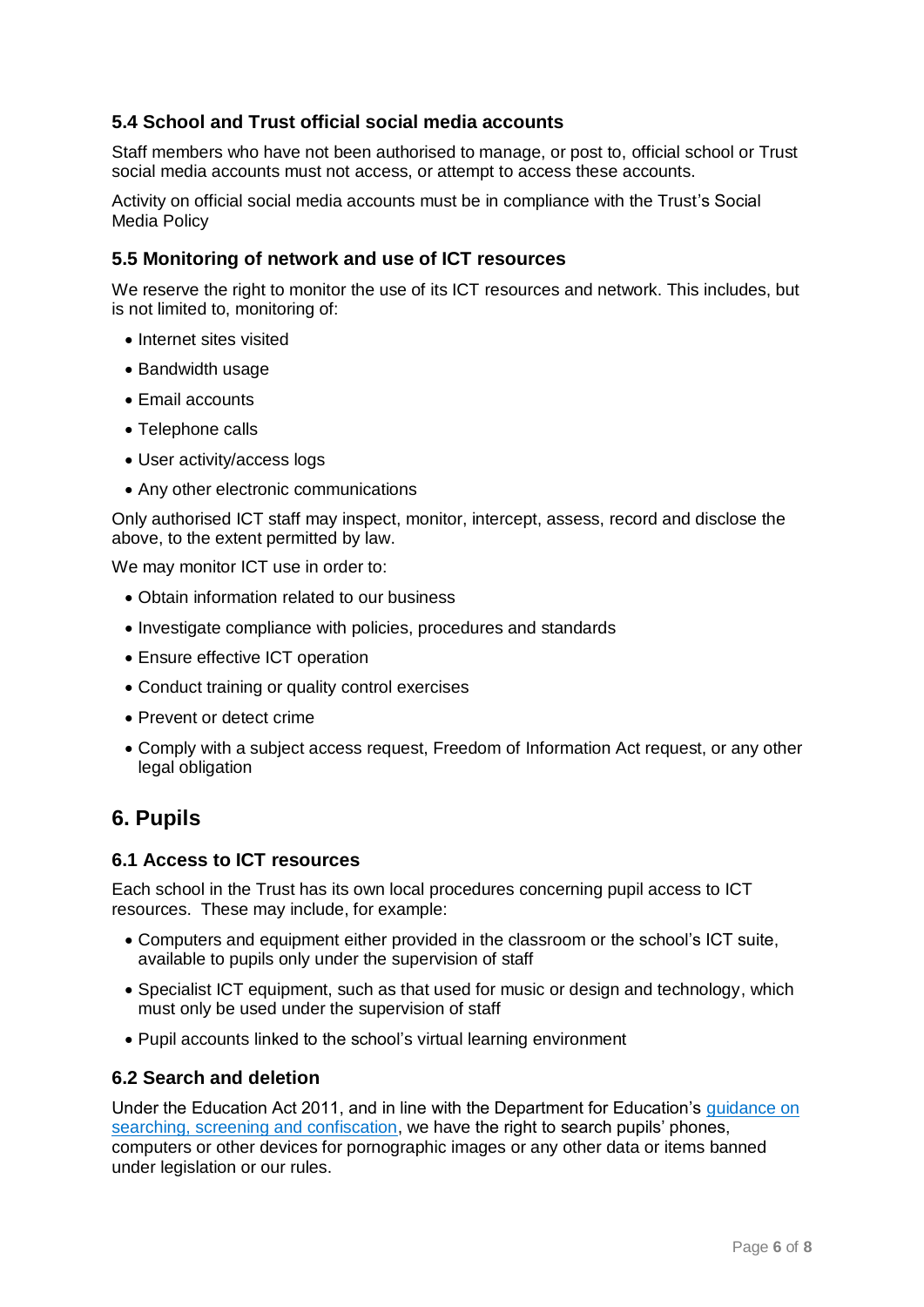We can, and will, delete files and data found on searched devices if we believe the data or file has been, or could be, used to disrupt teaching or break our rules.

## **6.3 Unacceptable use of ICT and the internet outside of school**

We will sanction pupils, in line with our behaviour policy and procedures, if a pupil engages in any of the following **at any time** (even if they are not on school premises):

- Using ICT or the Internet to breach intellectual property rights or copyright
- Using ICT or the Internet to bully or harass someone else, or to promote unlawful discrimination
- Breaching our policies or procedures
- Any illegal conduct, or statements which are deemed to be advocating illegal activity
- Accessing, creating, storing, linking to or sending material that is pornographic, offensive, obscene or otherwise inappropriate
- Activity which defames or disparages the school or Trust, or risks bringing the school or Trust into disrepute
- Sharing confidential information about the school or Trust, other pupils, or other members of the user community
- Gaining or attempting to gain access to restricted areas of the network, or to any password protected information, without approval from authorised personnel
- Allowing, encouraging, or enabling others to gain (or attempt to gain) unauthorised access to our ICT resources or materials
- Causing intentional damage to our ICT resources or materials
- Causing a data breach by accessing, modifying, or sharing data (including personal data) to which a user is not supposed to have access, or without authorisation
- Using inappropriate or offensive language

# <span id="page-6-0"></span>**7. Data security**

We take steps to protect the security of our ICT resources and materials, however we cannot guarantee security, therefore it is essential that everyone in the user community uses safe computing practices at all times.

#### **7.1 Passwords**

All users should set strong passwords for their accounts and keep these passwords secure.

Users are responsible for the security of their passwords and accounts, and for setting permissions for accounts and files they control.

Members of staff or pupils who disclose account or password information may face disciplinary action.

Parents or volunteers who disclose account or password information may have their access rights revoked.

#### **7.2 Software updates, firewalls, and anti-virus software**

All of our ICT devices that support software updates, security updates, and anti-virus products will be configured to perform such updates regularly or automatically.